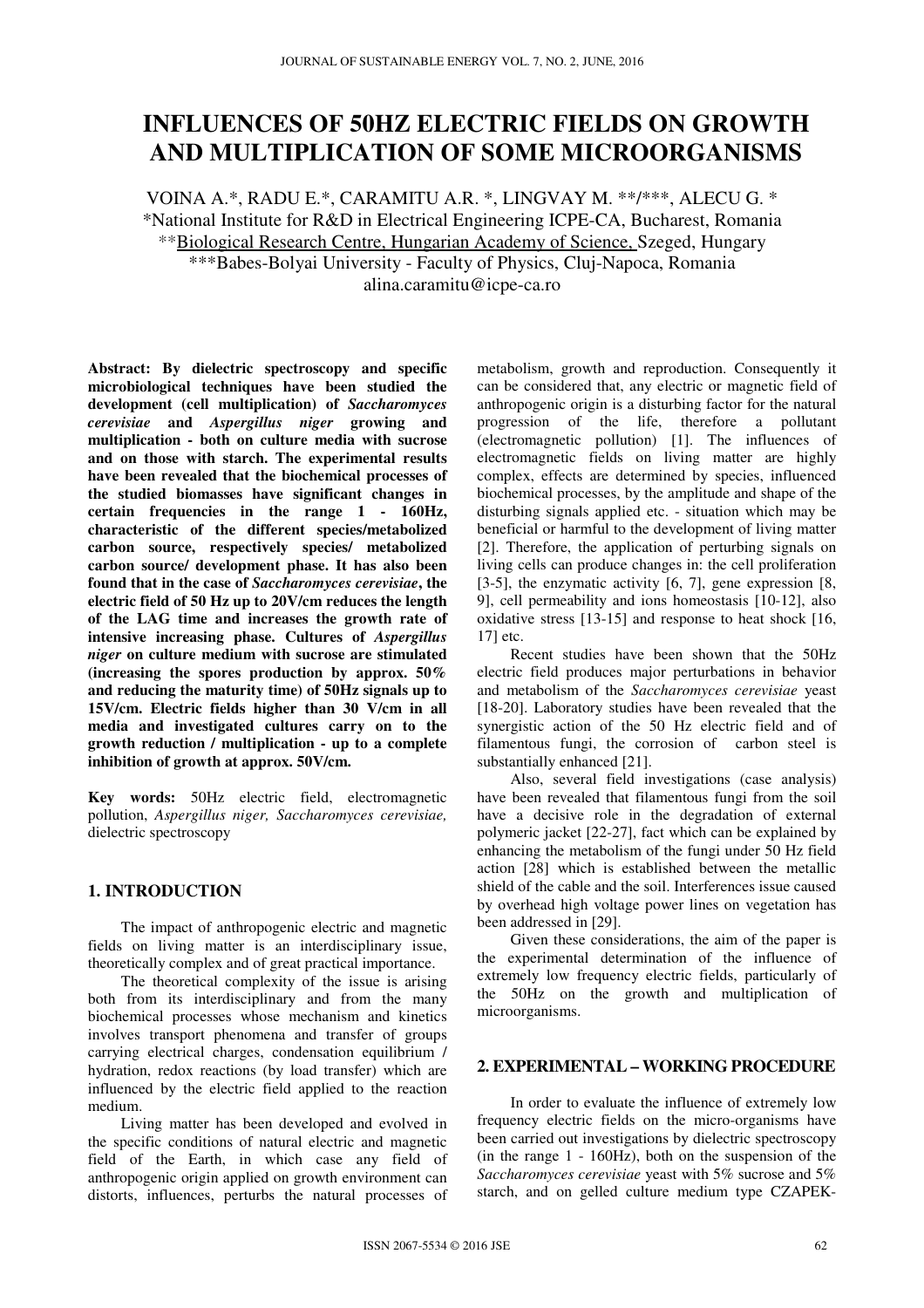DOX inoculated with *Aspergillus niger* having the sucrose and starch as easily assimilable carbon source.

It has also been made microbiological determinations, comparative on suspension of *Saccharomyces cerevisiae* with 5% sucrose and on CZAPEK-DOX gel medium inoculated with Aspergillus niger, both under natural conditions (without exposure to electric field) and exposed to 50 Hz electric fields with intensities up to 70V/cm.

Dielectric spectroscopy measurements were performed on specialized equipment - Ametek Solartron Analytical 1260A Impedance/Gain-Phase Analyzer. Evolution of the *Aspergillus niger* has been evaluated by microbiological observations (optic microscopy) and the production of spores by counting in Bürker-Türk chamber. The rate of multiplication of *Saccharomyces cerevisiae* cells was determined by periodic counting in Bürker -Türk chamber.

#### **3. EXPERIMENTAL RESULTS AND THEIR INTERPRETATION**

The results of the dielectric spectroscopy, respectively the evolution of dielectric losses *tg*δ made on suspension of *Saccharomyces cerevisiae* with 5% sucrose are presented in Fig. 1.



**Fig. 1. The evolution of the dielectric losses depending on frequency on the suspension of** *Saccharomyces cerevisiae* **with 5% sucrose.** 

The analysis of the Fig. 1 has been revealed, that the function  $tg\delta = f$  (frequency) presents a continuos evolution except the neighborhood of 22.85Hz and 50Hz frequencies, fact which suggests that the electric field applied to these frequencies produces perturbations in the metabolism / bio-chemistry of *Saccharomyces cerevisiae*.

The results of the dielectric spectroscopy, respectively the evolution of dielectric losses *tg*δ made on suspension of *Saccharomyces cerevisiae with* 5% starch are shown in Fig. 2.

The analysis of Fig. 2 shows that, in contrast to Fig. 1, the evolution of  $t g \delta$  function for starch metabolism shows discontinuity at 18.1Hz, 43.5Hz and 50.0Hz.

These findings from Fig. 1 and Fig. 2. comparison suggest that the biochemical processes which take place in the metabolism of sucrose and starch by

*Saccharomyces cerevisiae* presents a common phase, namely that influenced by 50 Hz electric field.



**Fig. 2. The evolution of the dielectric losses depending on frequency on the suspension of** *Saccharomyces cerevisiae* **with 5% starch.** 

The results of microbiological determinations, made by counting in Bürker-Türk chamber, achieved on samples of *Saccharomyces cerevisiae* suspension with sucrose exposed to an electric field of 50Hz of different intensities and at different times, both in the LAG phase and the phase of intensive growth (Monod growth model) are summarized in Fig. 3 and Fig. 4.



**Fig. 3. The time evolution of the adaptation phase LAG depending on 50 Hz electric field applied to the suspension of** *Saccharomyces cerevisiae* **/ sucrose (5%)** 



**Fig. 4. Evolution of the growth rate in intensive growth phase, depending on the electric field of 50 Hz applied to the suspension of** *Saccharomyces cerevisiae*  **/sugar (5%)**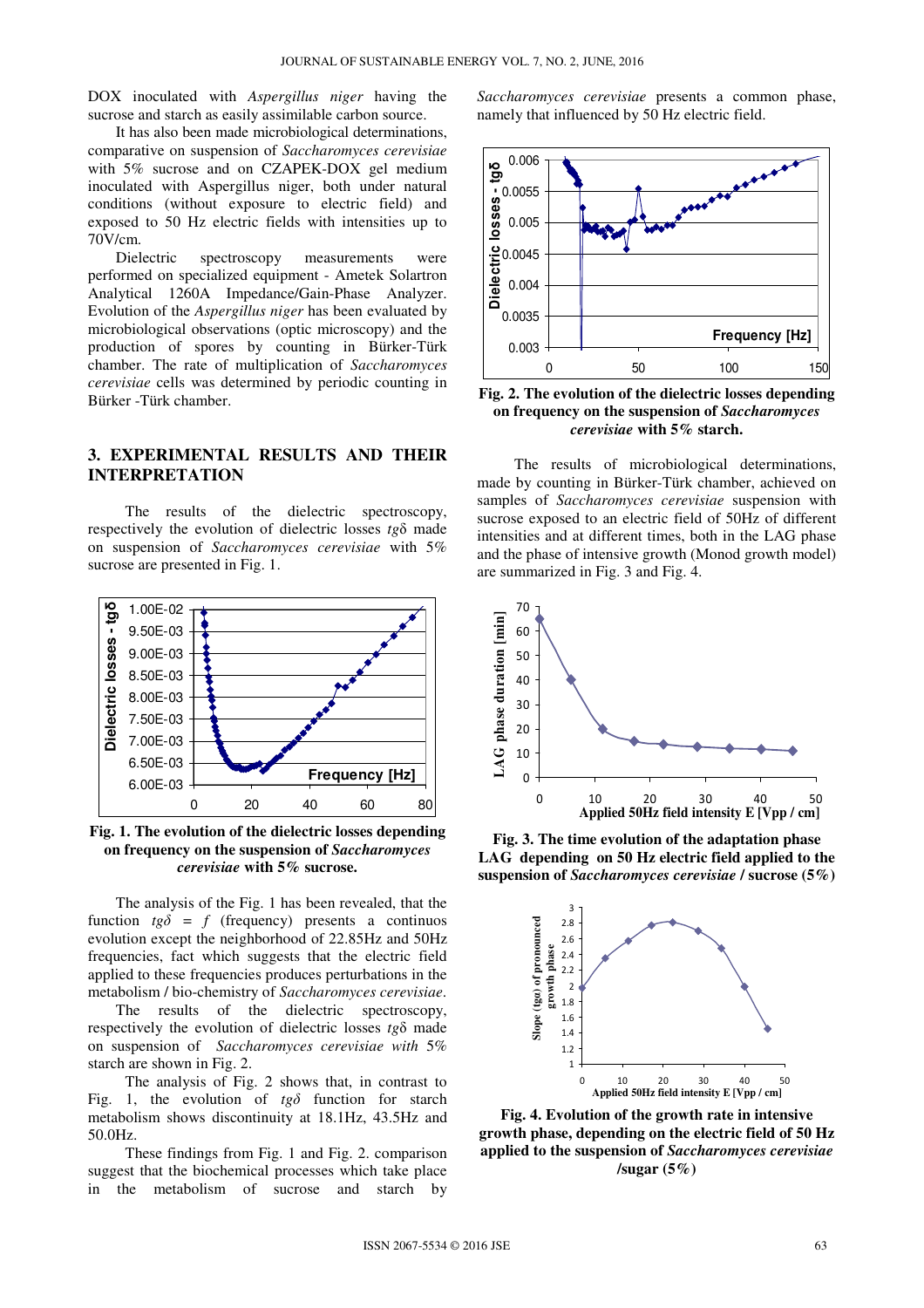The analysis of the Fig. 3 shows that to the increasing of perturbing field intensity applied from 0 to 22,4V/cm, the LAG phase decreases from 65 to 25 minutes. At higher intensities of 22,4V/cm, the LAG phase does not change significantly.

The analysis of Fig. 4 has been revealed that the progressive increasing of the applied field intensity of 50Hz to  $E = 22,4$ V/cm the multiplication rate of cells increases, and to  $E = 22.4$ V/cm the multiplication rate decreases. These findings suggest that the 50 Hz signal applied, stimulates both the phase of adaptation phase and the processes through which the metabolism of sucrose by *Saccharomyces cerevisiae* take place, up to a maximum level which is reached at  $E = 22.4V / cm$ , and at values higher then 22,4V / cm, the metabolic processes are inhibited.

The results of measurements by dielectric spectroscopy carried out on CZAPEK-DOX mineral gel with the addition of 30 g / 1000mL sucrose and inoculated with *Aspergillus niger* are presented in Fig. 5.



**Fig. 5. Evolution of the dielectric losses depending on frequency on CZAPEK-DOX gel with sucrose in various phases of growth of** *Aspergillus niger* 

The analysis of Fig. 5 has been revealed that, on the biomasses resulted after 36 and 84 hours of incubation, the evolutions of  $t g \delta$ , present discontinuities at various frequencies, which suggests that under the action of the measurement signal, at those frequencies, in biomass take place biochemical processes which change significantly the electrical conductivity of the reaction products compared to reactants entered into the process for example enzymes synthesis from aminoacids.

Thus, at 36 hours after inoculation when the primary mycelium formation is predominant the discontinuities are found to 16.7Hz, 35.9Hz and 50Hz and (less pronounced), and at 84 hours of incubation the fructifications growth and maturation are predominan, the discontinuities are found to 35.9Hz, 50Hz and 100Hz.

The results of observations on the *Aspergillus niger* growth on Czapek-Dox medium with sucrose exposed to an electric field of 50Hz have been revealed that at  $5 \div$ 20V / cm the fructifications maturation time is reduced from 3 days (in the absence of applied electric field) to 2 days - or approx. with 33%. This reduction of the time for fructifications maturity was not highlighted on the culture medium with starch.

The results of microbiological determinations on spores production on CZAPEK-DOX medium with sucrose, respectively starch exposed to 50 Hz electric field of different intensities are shown in Fig. 6. [23].



**Fig. 6.The evolution of Aspergillus niger spores production on CZAPEK-DOX medium with sucrose, respectively starch, exposed to different intensities of 50 Hz electric field [23].** 

The analysis of Fig. 6. has been revealed that, on the medium with sucrose compared to the control sample (unexposed to 50Hz electric field action, but prepared and processed / incubated under the same conditions with samples exposed to various intensities of 50Hz field), with the increasing till 14.9 V/cm of applied field intensity, increases the concentration of spores in the extraction solution (thus mold productivity increases) - the maximum recorded increasing being from  $10.7 \times 10^6$  (control) to 15.7  $x 10^6$  spores / cm<sup>3</sup>, ie approx. 47%.

At values of applied electric field intensity of more than 14.9V / cm the spores production gradually decreases - reaching as approx. 30V / cm to be the same to that of the control sample, after which further decreases relatively quickly - and more than 50V/cm tends exponentially to zero.

These findings suggest that the perturbing signals of 50Hz stimulates the metabolic processes of sucrose by *Aspergillus niger* and thus growth and spores production, but electric field intensities higher than approx. 15V/cm start a process of gradual deterioration of the cell membrane - until its complete breakthrough at values more than 50 V/cm.

It is noted that, as shown in Fig. 5, the stimulation of the growth process on medium with sucrose is conditioned by the perturbing signal frequency (stimulates the biochemical processes which involve reactants with relaxation time corresponding to 50 Hz frequency), stimulation whose measure increases with increasing of the applied electric field intensities. At high field intensities, more than approx. 30V/cm (electrical stress) regardless of the frequency of the applied voltage - the dielectric strength of the membrane is limited, the degradation takes place by breakthrough of the cell membrane.

Fig. 6 also shows that to the culture medium with starch, the growth stimulation does not takes place (concentration of spores is constant in the range of 0 - 15V/cm). At electric field intensities higher than 15V/cm, starts the damage process of the cells - up to their complete destruction from approx. 50 V/cm - a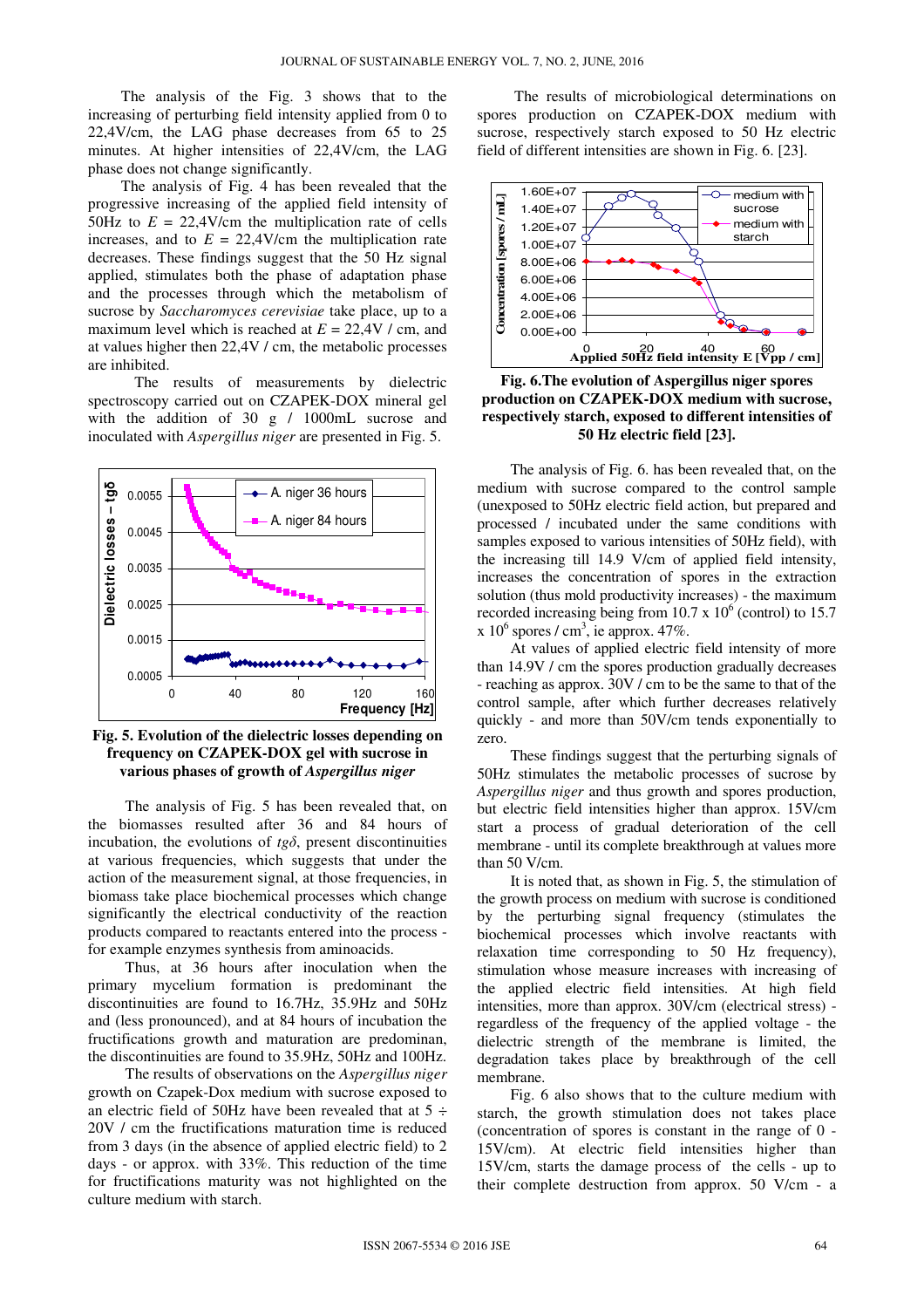process that is determined, firstly, by the intensity of the applied electric field, and not its frequency.

#### **4. CONCLUSIONS**

Through specific microbiological tests it was found that:

- 50Hz electric field up to 20V/cm overlapped on aqueous suspension of *Saccharomyces cerevisiae* with 5% sucrose or starch, reduces the LAG phase time and accelerates cell proliferation in intensive growth phase; more than 20V/cm, the LAG time stop changing and cell multiplication rate decreases, which completely inhibits approx. to 50 V/cm;
- $>$  50Hz electric field up to approx. 15V/cm overlapped on CZAPEK-DOX gel with sucrose reduces by approx. 33% the time of growth and maturation of *Aspergillus niger* and leads to an increasing in spores production of approx. 50%;
- 50 Hz electric field of approx. 15V/cm overlapped on CZAPEK-DOX gel with starch does not alter the growth and maturation time, namely production of *Aspergillus niger* spores;
- $>$  50Hz electric field over 15V/cm gel overlapped on CZAPEK-DOX gel with sucrose or starch diminishes the growth of *Aspergillus niger* spores and reduces the spores production – at approx. 50V/cm the *Aspergillus niger* growth and multiplication is completely inhibited.

The measurements of dielectric spectroscopy in the extremely low frequencies have been revealed that the biochemical processes from biomass have significant changes in certain frequencies characteristic of the different species / metabolized carbon source, respectively species/ metabolized carbon source/stage of development.

Given these findings both to streamline certain industrial biochemical processes and to assess the impact of 50Hz radiations from the transmission and distribution networks of electricity on the biosphere, it is considered appropriate to continue investigations in order to determine the influence of perturbing 50Hz signals on other species of microorganisms.

#### **Acknowledgment**

This work was financially supported by UEFISCDI Romania within NUCLEU Program 2016-2017.

#### **REFERENCES**

- [1] Lingvay, I., Voina, A., Lingvay, C., Mateescu, C. The impact of the electromagnetic pollution of the environment on the complex build-up media, Revue Roumaine des Sciences Techniques série Électrotechnique et Énergétique, Bucuresti, Vol. 53, no. 2bis 2008, pg. 95-112.
- [2] Hunt, R. W., Zavalin, A., Bhatnagar, A., Chinnasamy, S., Das, K.C. - Electromagnetic Biostimulation of Living Cultures for Biotechnology, Biofuel and Bioenergy Applications, Int. J. Mol. Sci., no. 10, 2009, pg. 4515-4558.
- [3] Velizarov S., Raskmark P., Kwee S. The effects of radiofrequency fields on cell proliferation are non-thermal *Bioelectrochem. Bioenerg*., vol. 48, 1999, pg. 177–180.
- [4] Trosic I., Busljeta I., Kasuba V., Rozgaj R.- Micronucleus induction after whole-body microwave irradiation of rats, *Mutat. Res*., vol. 521, 2002, pg. 73–79.
- [5] Busljeta I., Trosic I., Milkovic-Kraus S. Erythropoietic changes in rats after 2.45 GHz nonthermal irradiation.*Int. J. Hyg. Environ. Health*, 2004, vol.207, pg. 549–554.
- [6] Paulraj R., Behari J. Enzymatic alterations in developing rat brain cells exposed to a low-intensity 16.5 GHz microwave radiation. Electromagn Biol Med. 2012, pg.233-242.
- [7] Barteri M., Pala A., Rotella S. Structural and kinetic effects of mobile phone microwaves on acetylcholinesterase activity *Biophys. Chem*., vol.113, 2005, pg. 245–253.
- [8] Lee S., Johnson D., Dunbar K, Dong H, Ge X, Kim YC, Wing C, Jayathilaka N, Emmanuel N, Zhou CQ, Gerber HL, Tseng CC, Wang SM. - 2.45 GHz radiofrequency fields alter gene expression in cultured human cells, *FEBS Lett*., vol. 579, 2005, pg. 4829–4836.
- [9] Belyaev I.Y., Koch C.B., Terenius O. Roxström-Lindquist K, Malmgren LO, H Sommer W, Salford LG, Persson BR. - Exposure of rat brain to 915 MHz GSM microwaves induces changes in gene expression but not double stranded DNA breaks or effects on chromatin conformation *Bioelectromagnetics*, vol. 27, 2006, pg. 295–306.
- [10] Cagni, E, Remondini, D., Mesirca, P., Castellani, G.C., Verondini, E., Bersani, F. - Effects of Exogenous Electromagnetic Fields on a Simplified Ion Channel Model, J Biol Phys., vol 33, 2007, pg: 183–194.
- [11] Apollonio F., D'Inzeo G., Tarricone L.- Modelling of neuronal cells exposed to RF fields from mobile telecommunication equipment, *Bioelectrochem. Bioenerg*., vol. 47, 1998, pg. 199–205.
- [12] Goltsov A.N. Electromagnetic-field-induced oscillations of the lipid domain structures in the mixed membranes, *Bioelectrochem. Bioenerg*., vol.48, 1999, pg. 311–316.
- [13] Moustafa YM, Moustafa RM, Belacy A, Abou-El-Ela SH, Ali FM. - Effects of acute exposure to the radiofrequency fields of cellular phones on plasma lipid peroxide and antioxidase activities in human erythrocytes. J Pharm Biomed Anal., vol 26, 2001, pg:605-608.
- [14] Zmyslony M., Politanski P., Rajkowska E. Szymczak W, Jajte J. - Acute exposure to 930 MHz CW electromagnetic radiation in vitro affects reactive oxygen species level in rat lymphocytes treated by iron ions., *Bioelectromagnetics*, vol. 25, 2004, pg. 324–328.
- [15] Meral I, Mert H, Mert N, Deger Y, Yoruk I, Yetkin A, Keskin S Effects of 900-MHz electromagnetic field emitted from cellular phone on brain oxidative stress and some vitamin levels of guinea pigs, Brain Res. 1169, 2007.120- 124.
- [16] Hunt R. W., Zavalin A., Bhatnagar A. & al. Electromagnetic Biostimulation of Living Cultures for Biotechnology, Biofuel and Bioenergy Applications, *Int. J. Mol. Sci*., vol. 10, 2009, pg. 4515–4558.
- [17] Cotgreave I.A. Biological stress responses to radio frequency electromagnetic radiation: are mobile phones really so (heat) shocking?, *Arch. Biochem. Biophys.,* vol. 435, 2005, pg. 227-240 .
- [18] Stancu, C., Lingvay, M., Szatmári, I., Lingvay I. **-** Influence of 50 Hz Electromagnetic Field on the Yeast (*Saccharomyces Cerevisiae*) Metabolism, in: The 8th International Symposium on Advanced Topics in Electrical Engineering, Bucharest, Romania, 2013. IEEE Catalog Number CFP1314P-CDR, http://ieeexplore.ieee.org
- [19] Lingvay, M., Stancu, C., Szatmári, I., Lingvay, I. The influence of 50Hz electric field to dielectric permittivity of yeast (Saccharomyces cerevisiae) suspensions", *Electronică, Electrotehnică, Automatizări – EEA*, vol. 61 (1), 2013. pg. 43-47.
- [20] Sandu, D., Lingvay, I., Lányi, S., Micu, D.D., Popescu, C.L., Brem, J., Bencze, L.C., Paisz, C. - The effect of